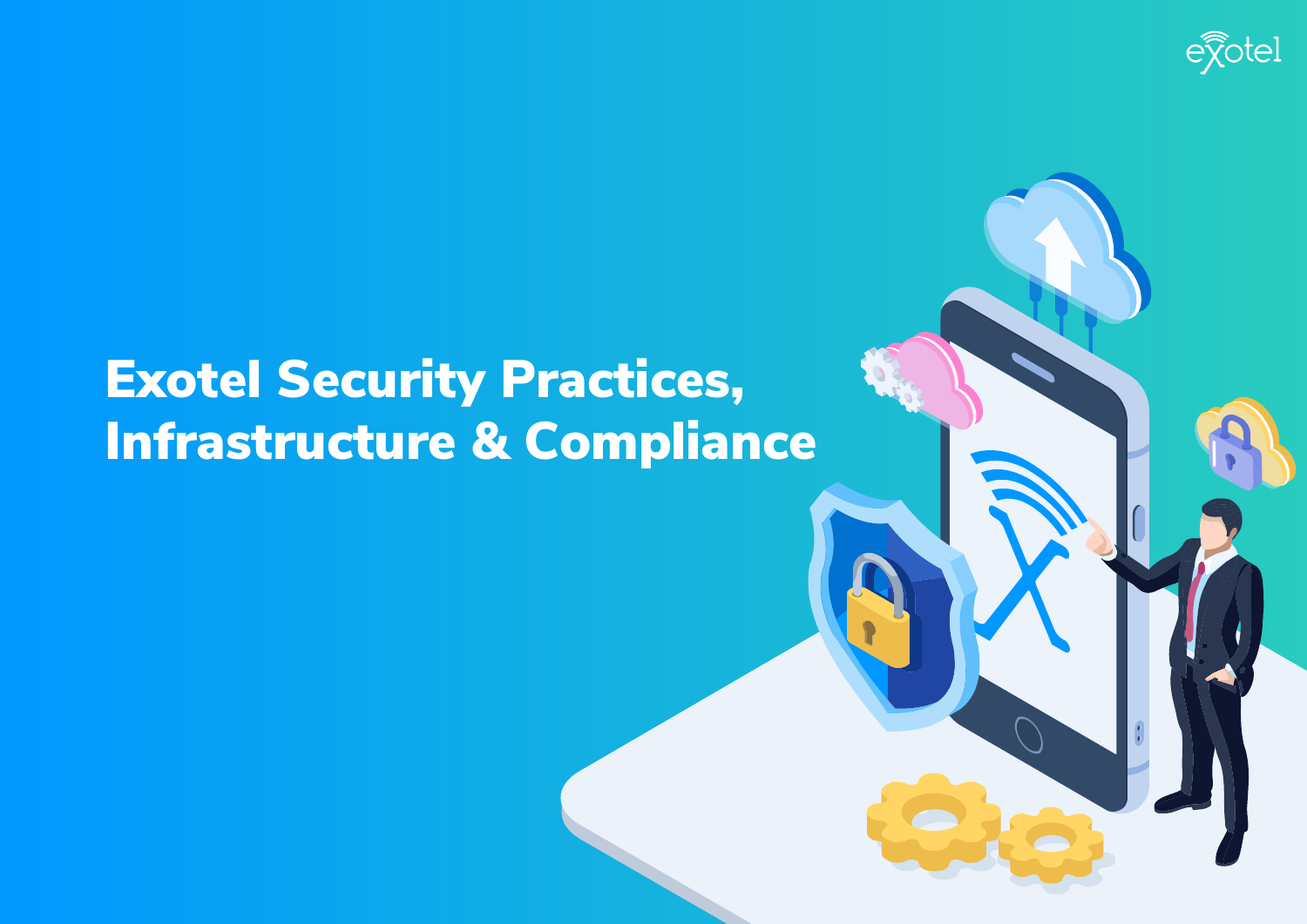

### Exotel Security Practices, Infrastructure & Compliance

Exotel powers more than 10 million conversations every day for small, medium & large organizations across the globe. All these companies trust us for their data security. To fulfill this, we've made sure to put the right security policies and procedures in place.

Exotel's platform provides multiple layers of security to protect your conversations. If you have an on-premise setup, there's a high chance that our system provides better security. This document outlines some of the procedures we have in place to ensure your data is safe. To make it simple, we have divided it into 7 broad categories -

- People Security
- Product Security
- Cloud & Network Infrastructure Security
- Monitoring & Vulnerability
- Disaster Recovery
- Security Compliance
- **Physical Security**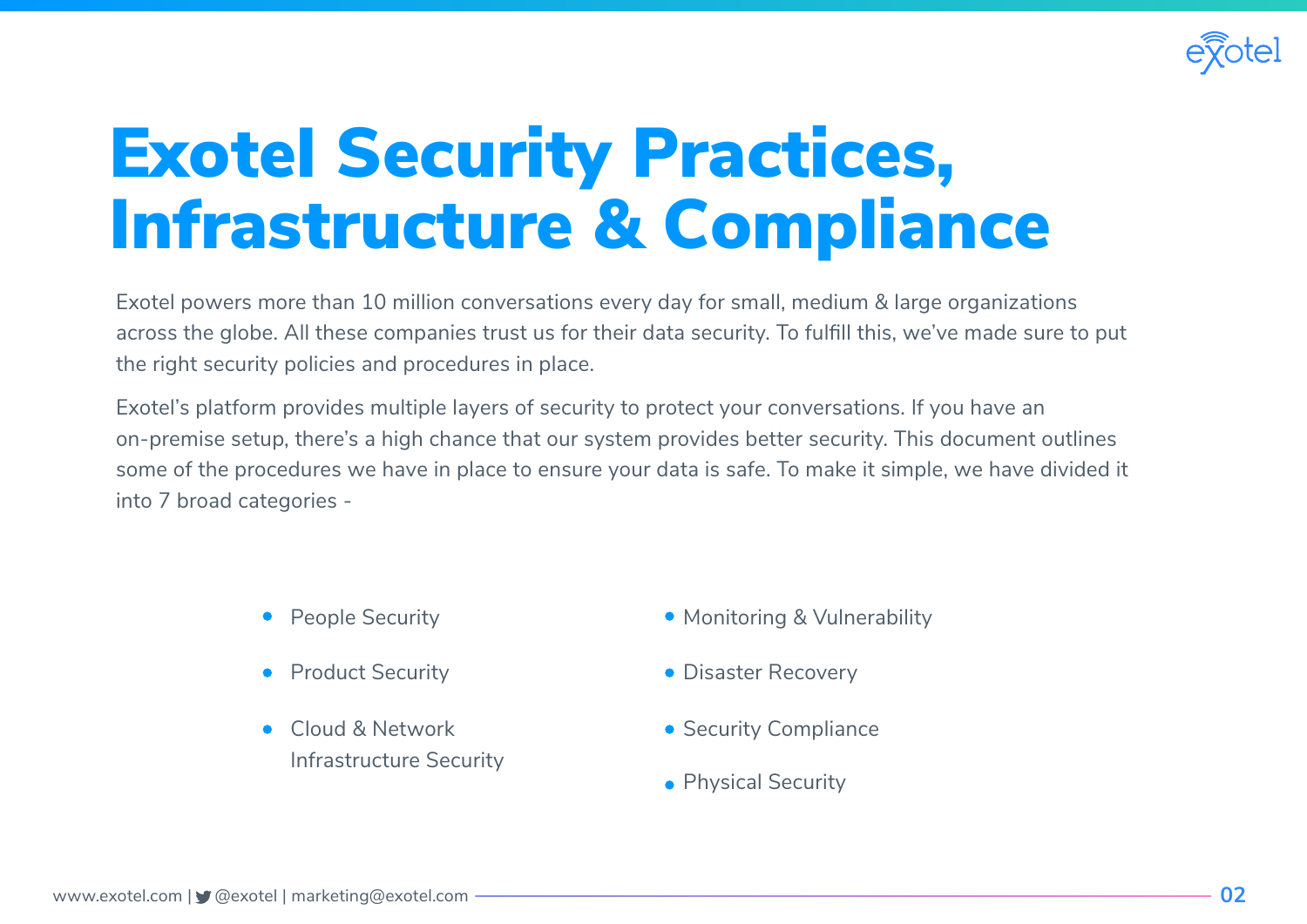

# People Security



### Data security training

To increase awareness about security we ensure that all the new recruits attend a mandatory session on Information Security. The session covers the best security practices like good password habits, data security & physical security. Apart from this, there's also a yearly training for all the employees.



### Background checks

It's mandatory that all the candidates should go through a security check before being offered a senior position at Exotel.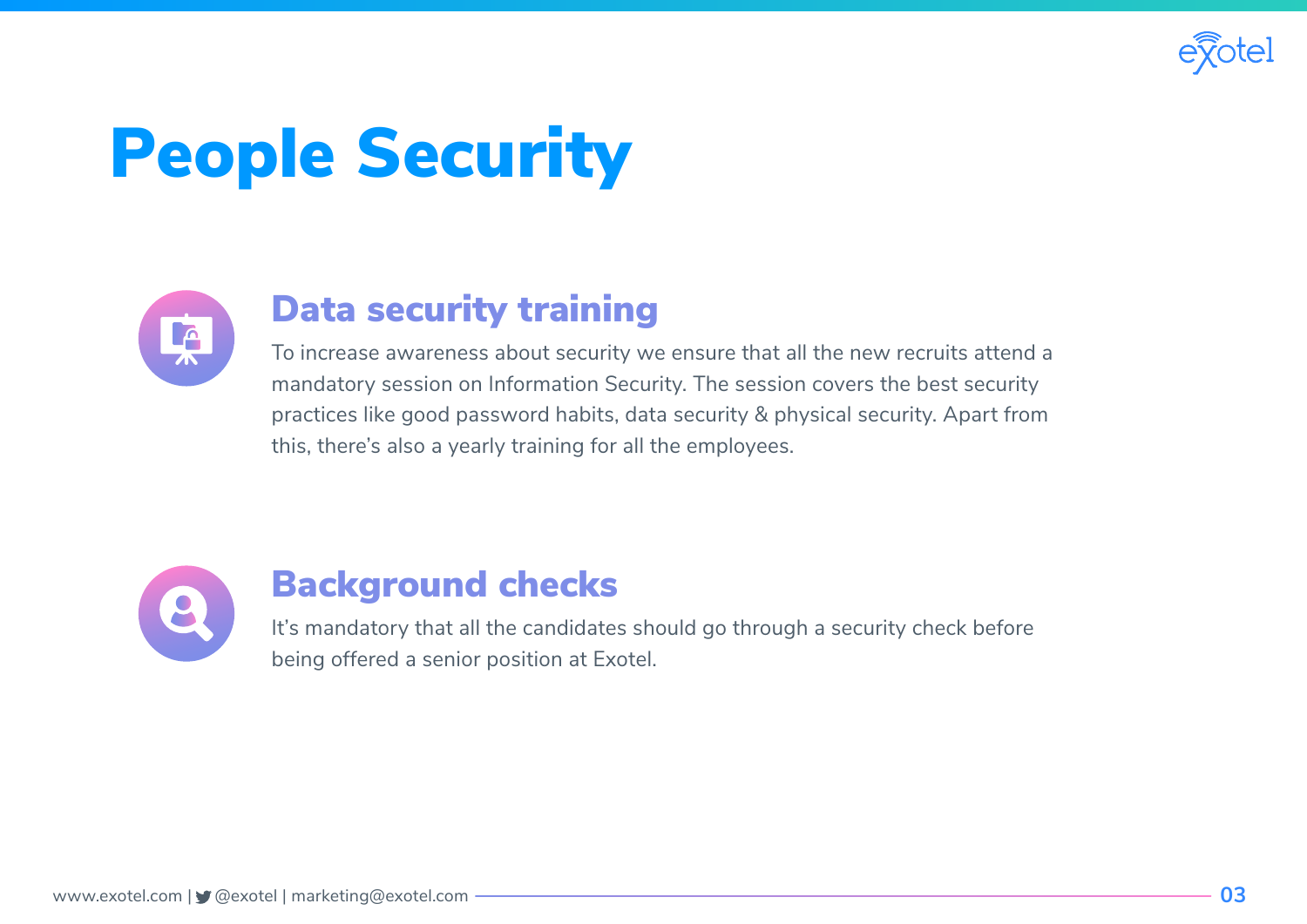

## Product Security



### Change Management

Special care is taken to monitor any change to the hardware, applications or configurations to make sure to minimize the impact of change-related incidents upon service quality and day to day operations.



### Account Security

To prevent unauthorized access, Exotel supports 2FA Authentication. To access your Exotel account, apart from a user name and password, users also require a phone number verification.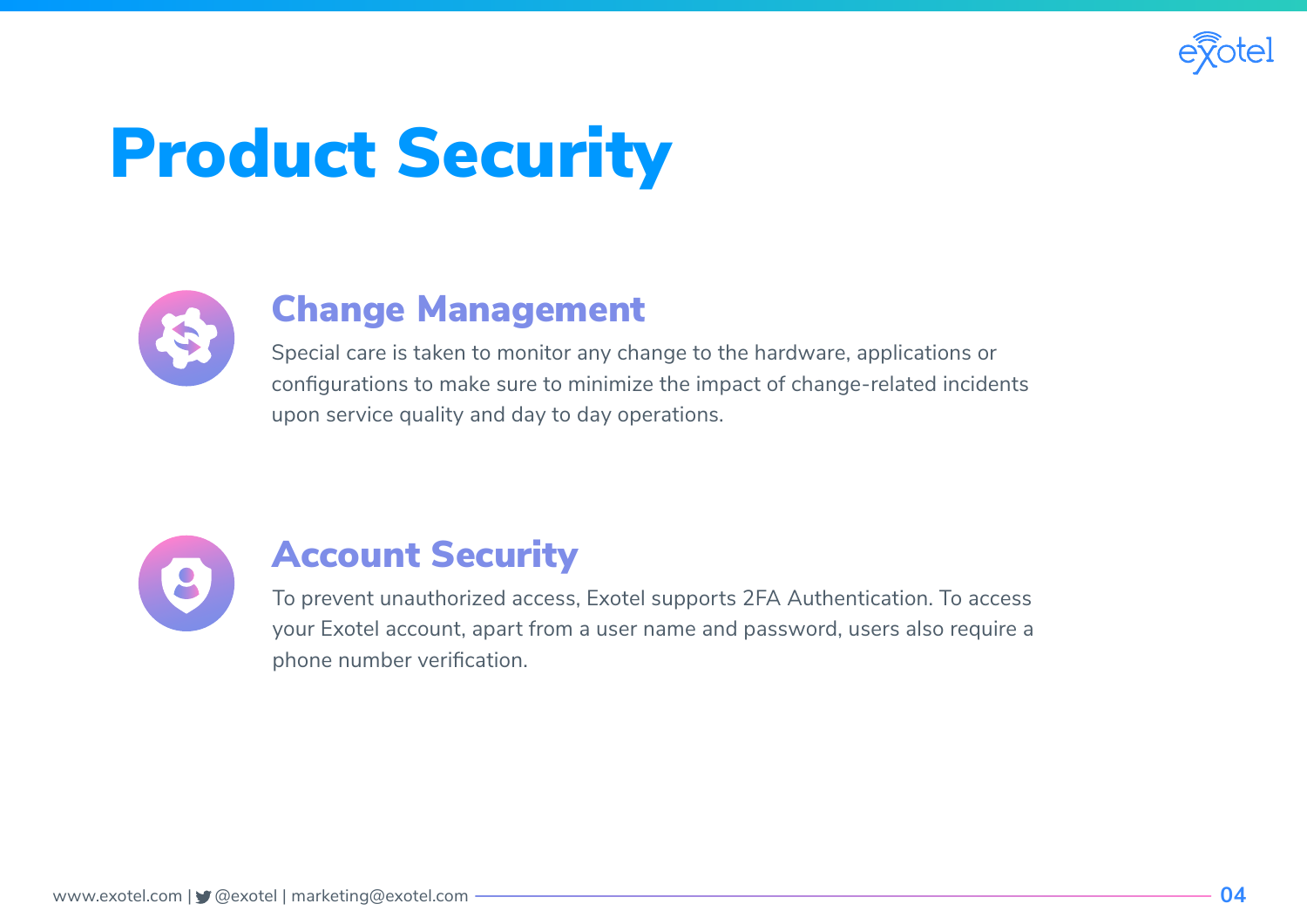



### Development Lifecycle

All Exotel's developers follow certain security guidelines to make sure the products we create are secure in design, during development and after deployment.



### Vulnerability Management

Exotel makes use of third-party services for Internal vulnerability scanning and external perimeter testing. Security patch updating is automated on all systems.



### **Encryption**

In order to protect the data in transit, we encrypt the network traffic by supporting TLS 1.2.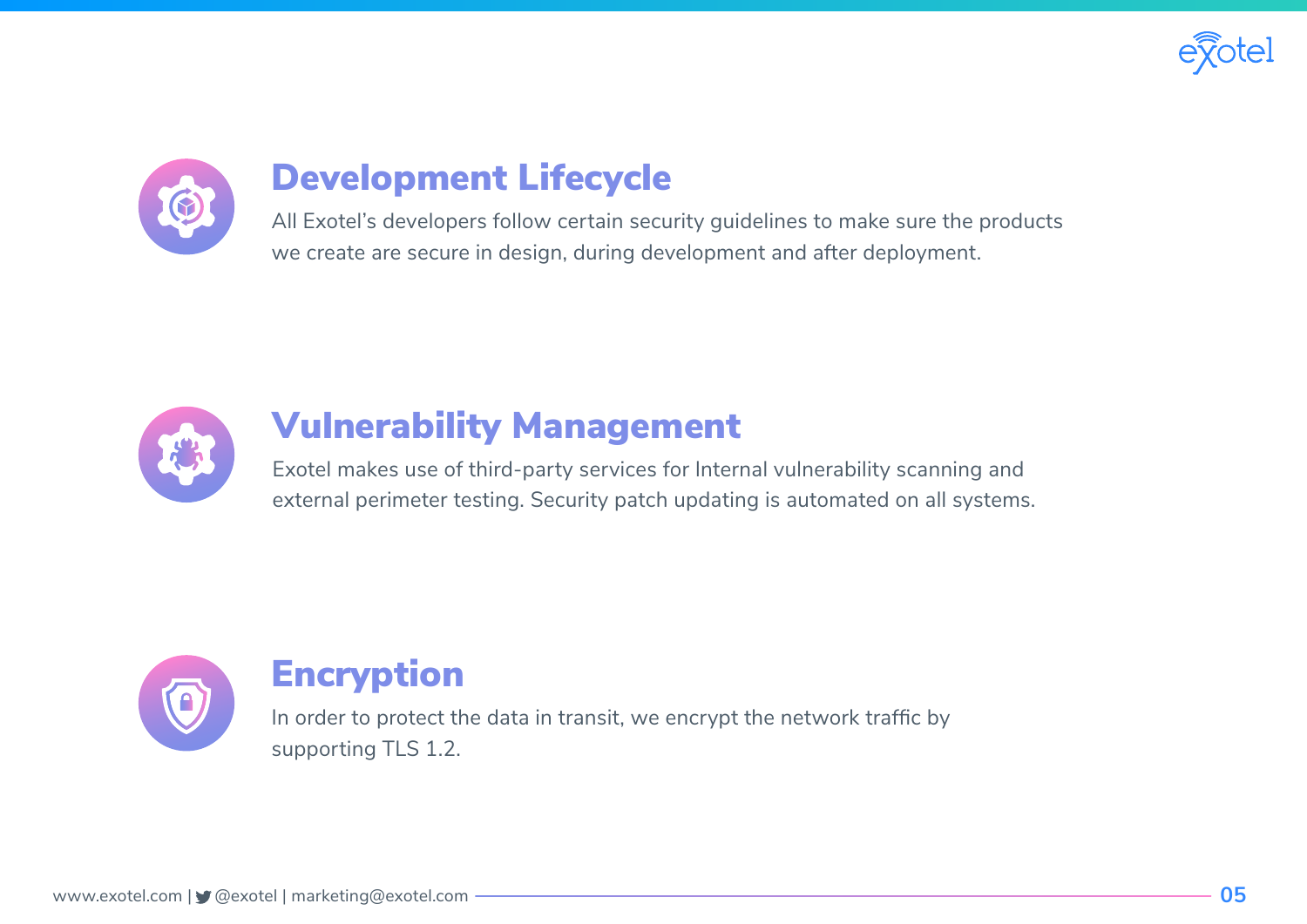

### Cloud & Network Infrastructure Security



#### Asset Management

Asset Management encompasses planning, demand, acquisitions, usage, maintenance, and disposal of information assets in order to achieve efficient and effective service delivery.



### Infrastructure Management

Exotel employs robust access controls to limit access to infrastructure. Any access to our infrastructure is logged and we restrict any direct access to the production infrastructure. Access to infrastructure components go through a strong approval process and the access is routed via a bastion host to prevent any attack from the public internet.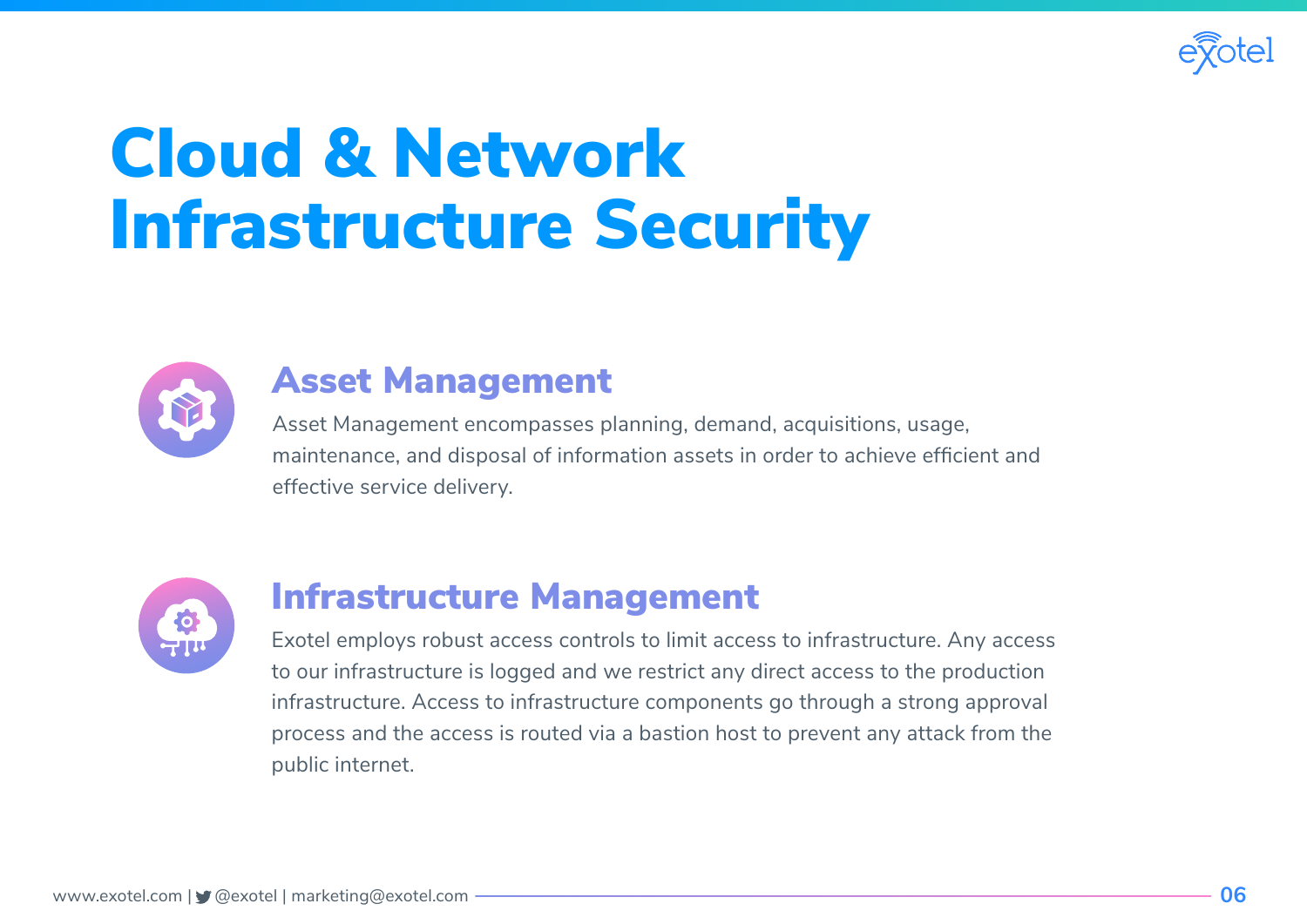



### **Redundancy**

Network Traffic is automatically re-routed to backup networks in case of any failure. This help in preventing any downtimes in cases of network failure or traffic surge.



### Network Monitoring

Our data centers are spread across various locations. All the centers are connected through multiple leased lines. These leased lines are constantly monitored for speed, packet drops, and QoS so ensure that connections are automatically switched over to healthier leased lines.



#### **Firewalls**

All of our systems use firewalls to safeguard the control access between a trusted network and a less trusted network. It helps to avoid any internal or external risks.



### Auth & Token IDS

Our employes string industry-standard authentication systems for secure user and code access. The secret tokens are stored using standard encryption methods.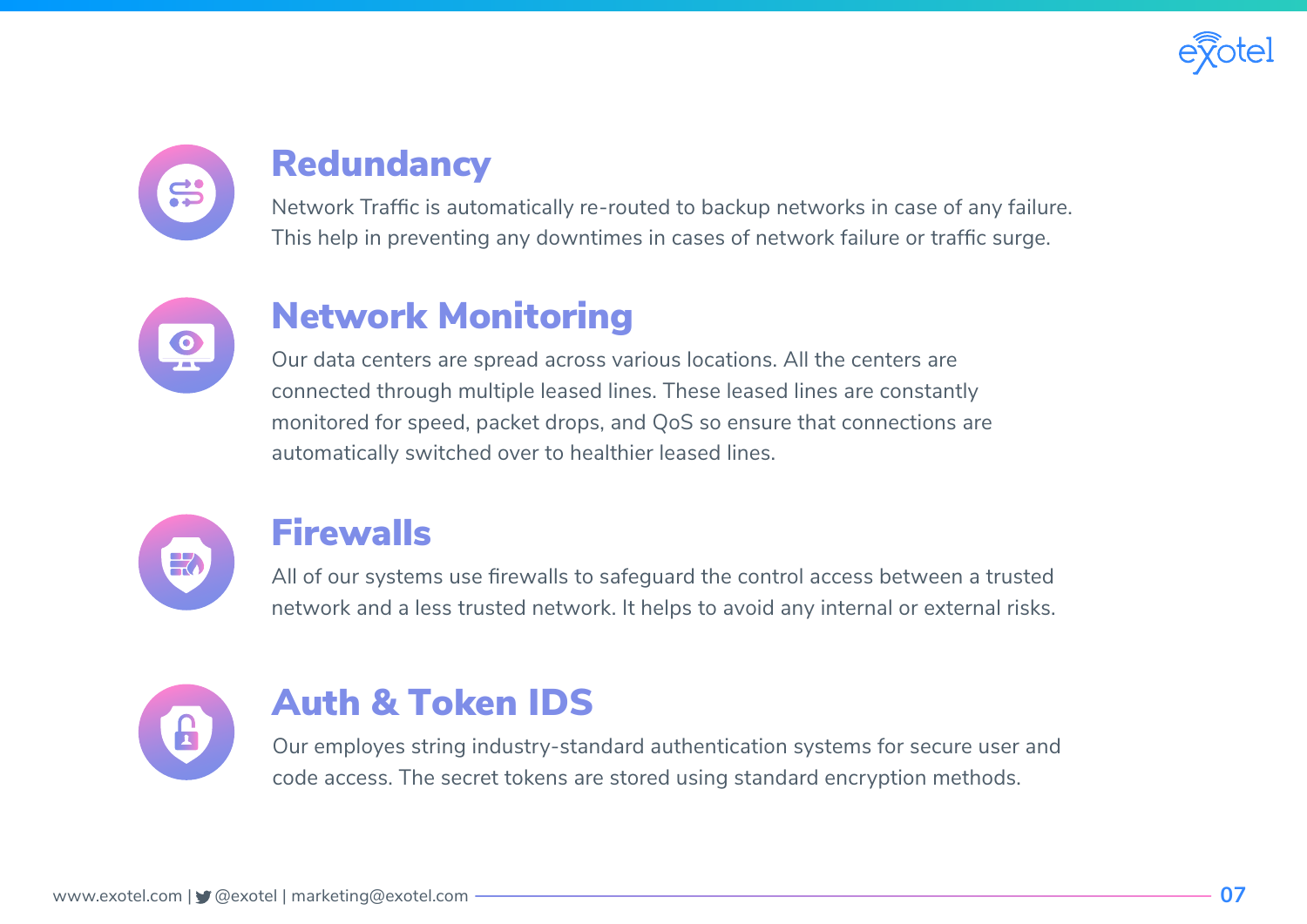

# Monitoring & Vulnerability



### Incident Reporting

All critical incidents are monitored and reported 24/7 on our website and through email. A dedicated team monitors and identifies the threat.



### Audit Logging and Monitoring

All computing resources not limited to server, desktops, laptops, network devices should be monitored to ensure conformity to logical access policies and procedures. This is essential to determine the effectiveness of the measures adopted.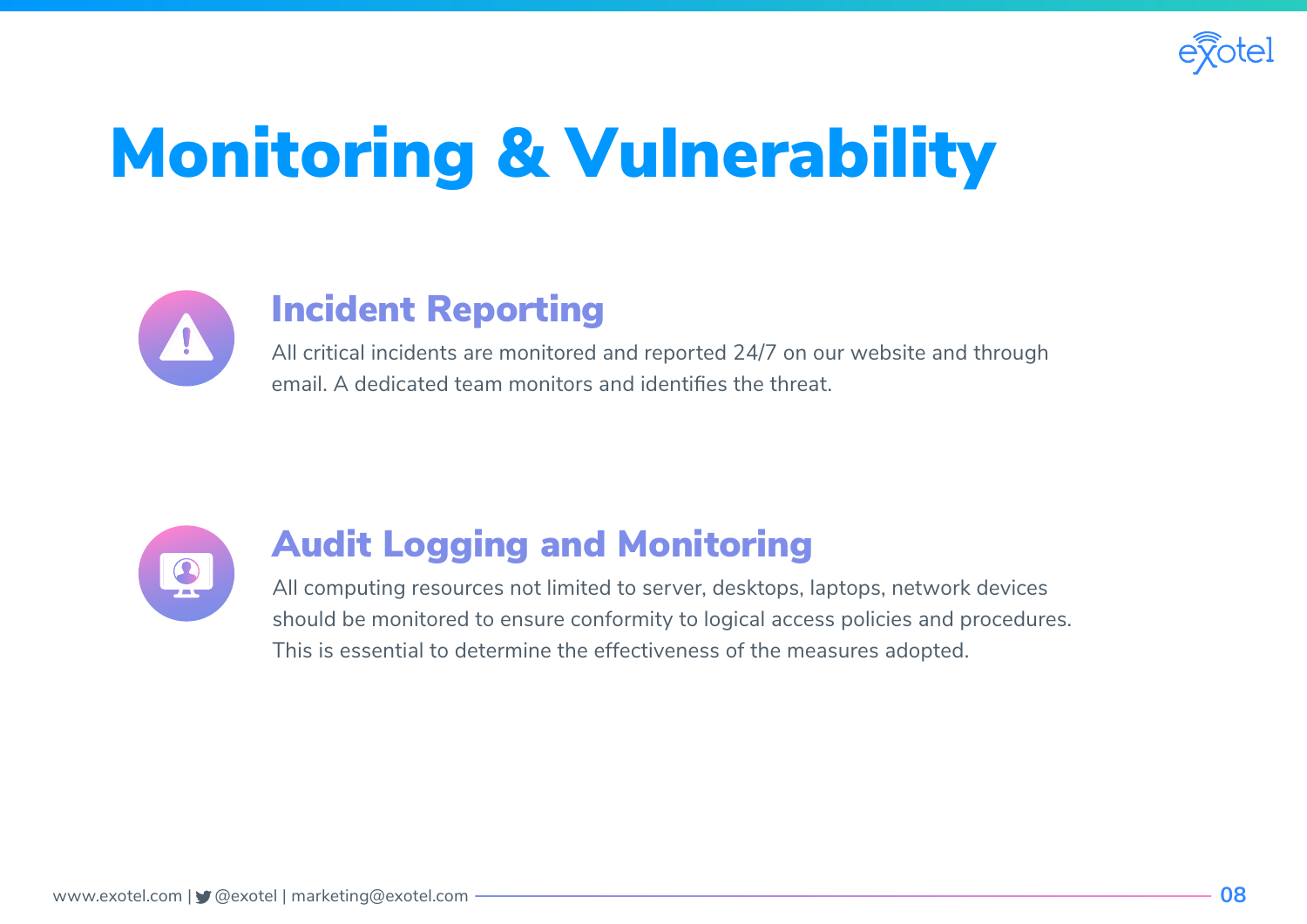

### Disaster Recovery



#### Data Backup

Regular backups with high redundancy are performed for all Exotel's customers. This includes customer information, call & SMS logs, recordings & more.



### Recovery Planning

IT Disaster Recovery Planning involves planning for the recovery of critical IT systems and services in a fallback situation following a disaster that overwhelms the resilience arrangements.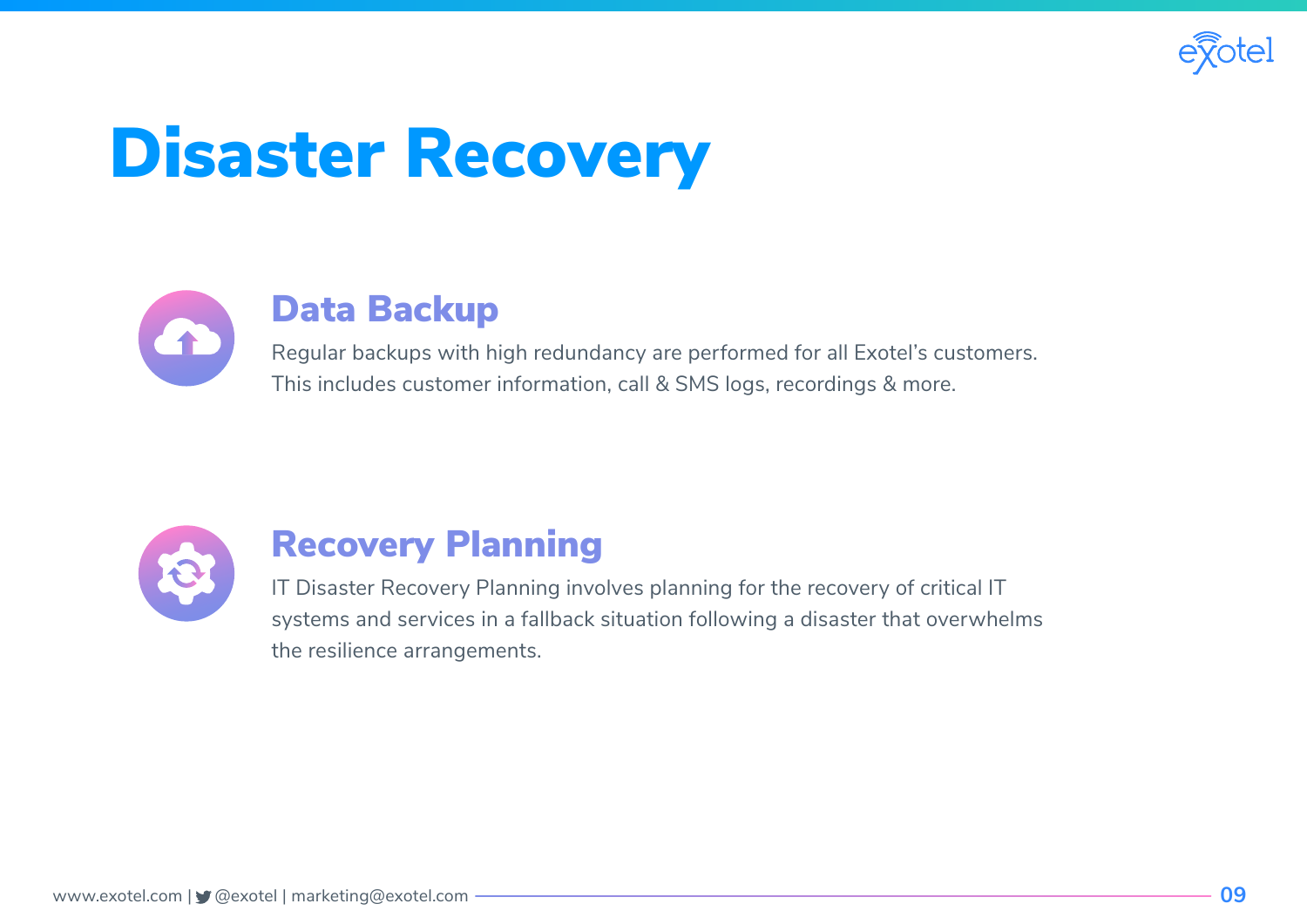

## Security Compliance



#### ISO 27001:2013

We follow the guidelines and policies which are aligned with the ISO 27001:2013. It is one of the most widely recognized independent international security standards.



### Regulatory Environment

Exotel complies with all the legal and regulatory requirements of the geographies we're operational. To comply with data protection laws that some of the sectors like BFSI mandates, we ensure that data in transit and at rest stay within the country.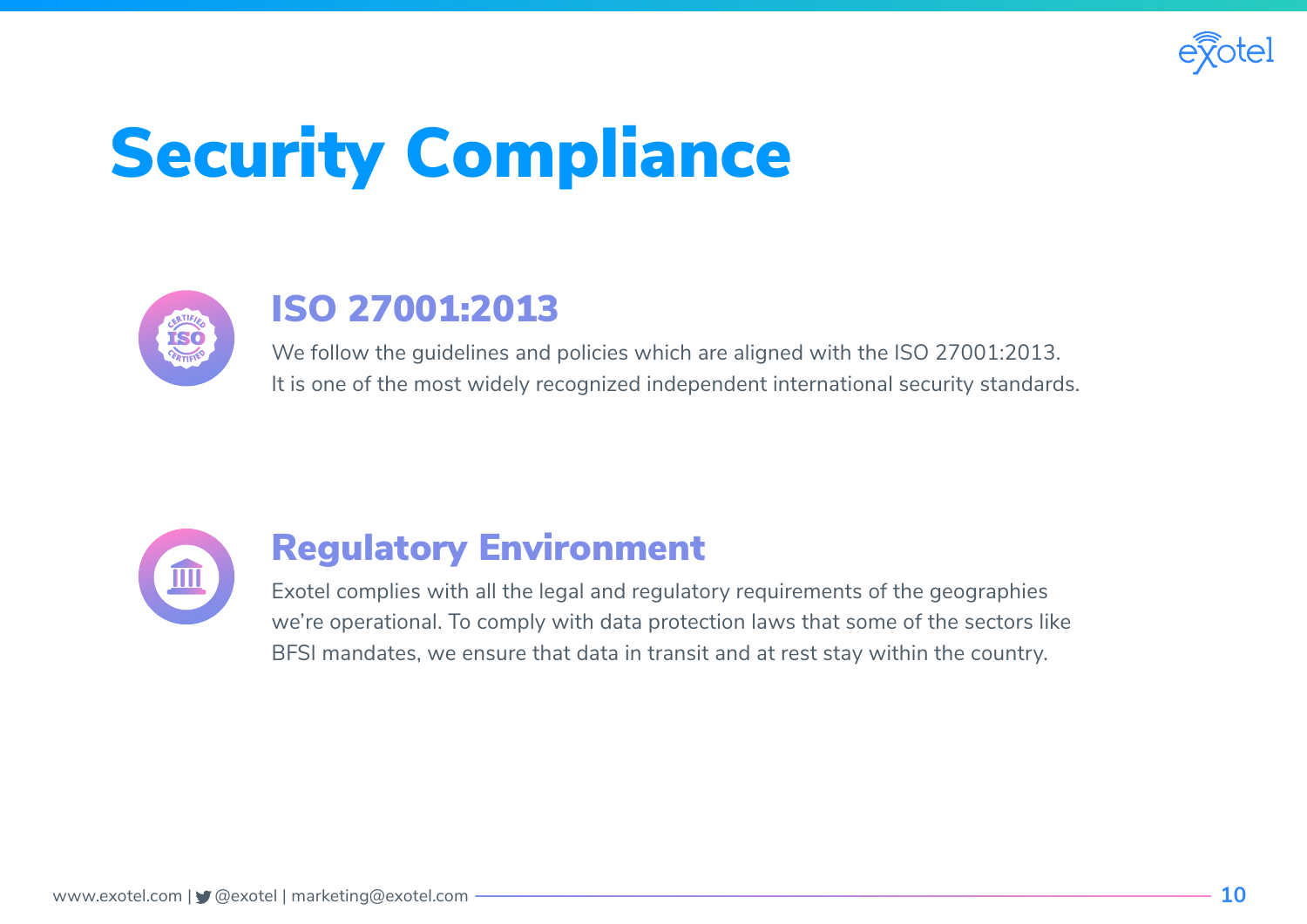

# Physical Security



### Data Center Security

Exotel utilizes AWS data centers for all the production data & customer information. AWS provides enterprise encryption and security. They also make sure to continuously monitor their cloud infrastructure for suspicious activity. To know more you can visit – https://aws.amazon.com/security/



### Office Security

Exotel has security policies and protocols that manage the entry of employees and visitors to our office locations. Employees, contractors and visitors are provided access badges that clearly distinguish the roles and provide access to physical locations based on their roles. CCTV cameras are used to monitor specific areas of the workspace.